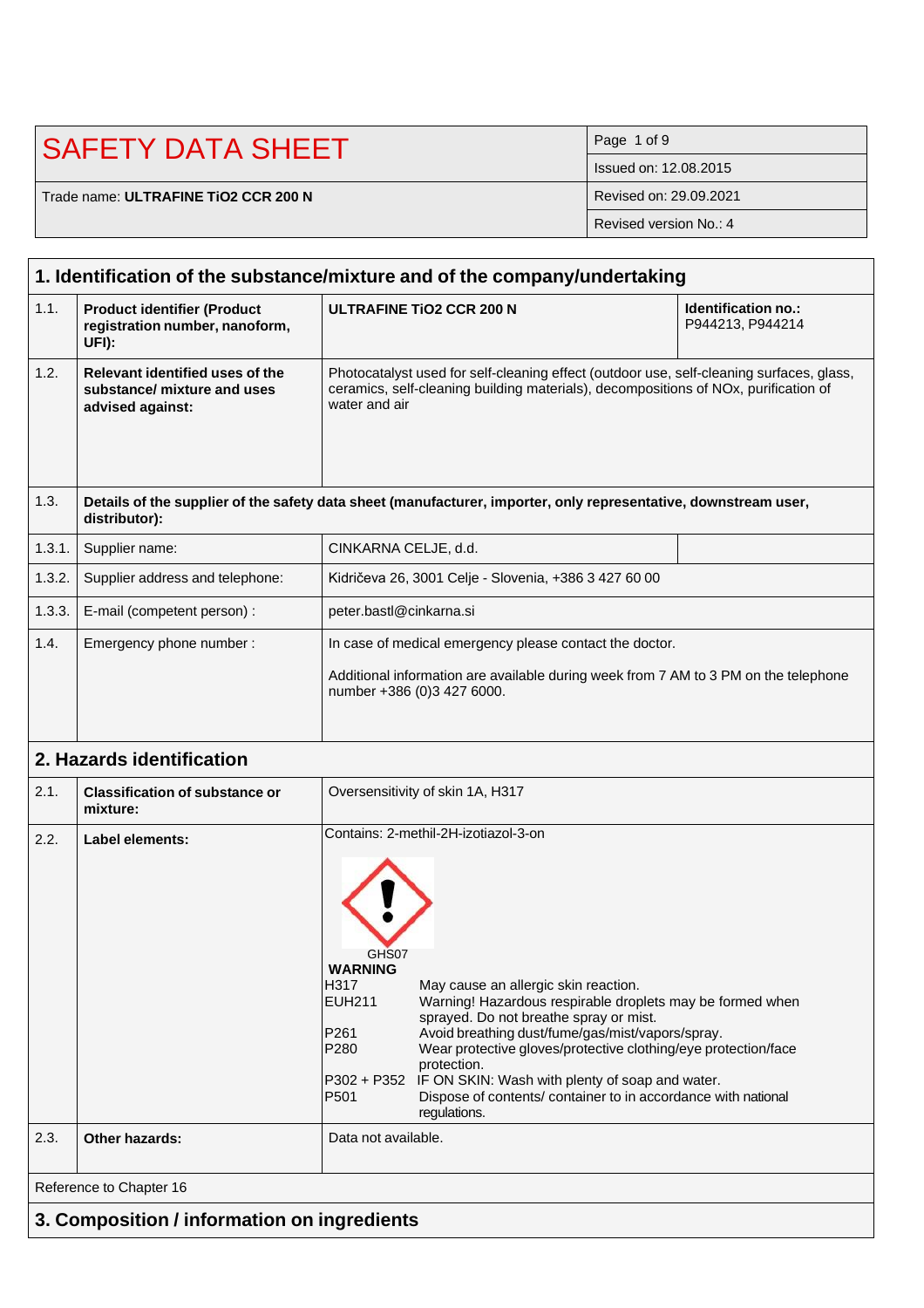## $3.1$  Mixtu SAFETY DATA SHEET **Page 2 of 9** Trade name: **ULTRAFINE TiO2 CCR 200 N**

| . ۱. ک | Mixture                   |                                        |                                 |                                       |                                                                                                                                                                                                                                                                                                                                                                                                                                                                                                                                                    |                                                                   |  |
|--------|---------------------------|----------------------------------------|---------------------------------|---------------------------------------|----------------------------------------------------------------------------------------------------------------------------------------------------------------------------------------------------------------------------------------------------------------------------------------------------------------------------------------------------------------------------------------------------------------------------------------------------------------------------------------------------------------------------------------------------|-------------------------------------------------------------------|--|
|        | Chemical name             | CAS n.<br>EC n.<br>Index               | Registration n.<br><b>REACH</b> | Conc.<br>(wt/vol/<br>max.<br>conc. %) | (Regulation (EC) No<br>1272/2008 (CLP)                                                                                                                                                                                                                                                                                                                                                                                                                                                                                                             | SCL, M-faktor, ATE                                                |  |
|        | Titanium dioxide          | 13463-67-7<br>236-675-5                | 01-2119489379-17-<br>001        | 20 - 22 %                             |                                                                                                                                                                                                                                                                                                                                                                                                                                                                                                                                                    |                                                                   |  |
|        | 2-metil-2H-izotiazol-3-on | 2682-20-4<br>220-239-6<br>613-326-00-9 |                                 | $0,0045 -$<br>0,0055 %                | Acute toxicity (dermal),<br>Hazard Category 3<br>Skin corrosion/irritation,<br>Hazard Category 1B<br>Sensitization - Skin,<br>hazard category 1A<br>Serious eye damage/eye<br>irritation, Hazard<br>Category 1<br>Acute toxicity (inhal.),<br><b>Hazard Category 2</b><br>Hazardous to the aquatic<br>environment -<br>AcuteHazard, Category 1<br>Hazardous to the aquatic<br>environment - Chronic<br>Hazard, Category 1<br>H301, H311, H314,<br>H317, H318, H330,<br>H400, H410                                                                  | Skin sens. 1A<br>H317: $C \ge 0,0015\%$<br>$M=10$<br>M(chronic)=1 |  |
|        | Titanium dioxide          | 13463-67-7<br>236-675-5                | 01-2119489379-17-<br>001        | 20 - 22 %                             |                                                                                                                                                                                                                                                                                                                                                                                                                                                                                                                                                    |                                                                   |  |
|        | 2-metil-2H-izotiazol-3-on | 2682-20-4<br>220-239-6<br>613-326-00-9 |                                 | $0,0045 -$<br>0,0055 %                | Acute toxicity (dermal),<br>Hazard Category 3<br>Skin corrosion/irritation,<br>Hazard Category 1A, 1B,<br>1C<br>Sensitisation - Skin,<br>hazard category 1, 1A,<br>1Β<br>Acute toxicity (inhal.),<br>Hazard Category 1, 2<br>Specific target organ<br>toxicity - Single exposure,<br>Hazard Category 3,<br>Respiratory tract irritation<br>Hazardous to the aquatic<br>environment -<br>AcuteHazard, Category 1<br>Hazardous to the aquatic<br>environment - Chronic<br>Hazard, Category 2<br>H301, H311, H314,<br>H317, H330, H335,<br>H400, H411 |                                                                   |  |
|        |                           |                                        |                                 |                                       |                                                                                                                                                                                                                                                                                                                                                                                                                                                                                                                                                    |                                                                   |  |
|        | Reference to Chapter 16   |                                        |                                 |                                       |                                                                                                                                                                                                                                                                                                                                                                                                                                                                                                                                                    |                                                                   |  |
|        | 4. First aid measures     |                                        |                                 |                                       |                                                                                                                                                                                                                                                                                                                                                                                                                                                                                                                                                    |                                                                   |  |

**4.1. Description of first aid measures** | Read the points below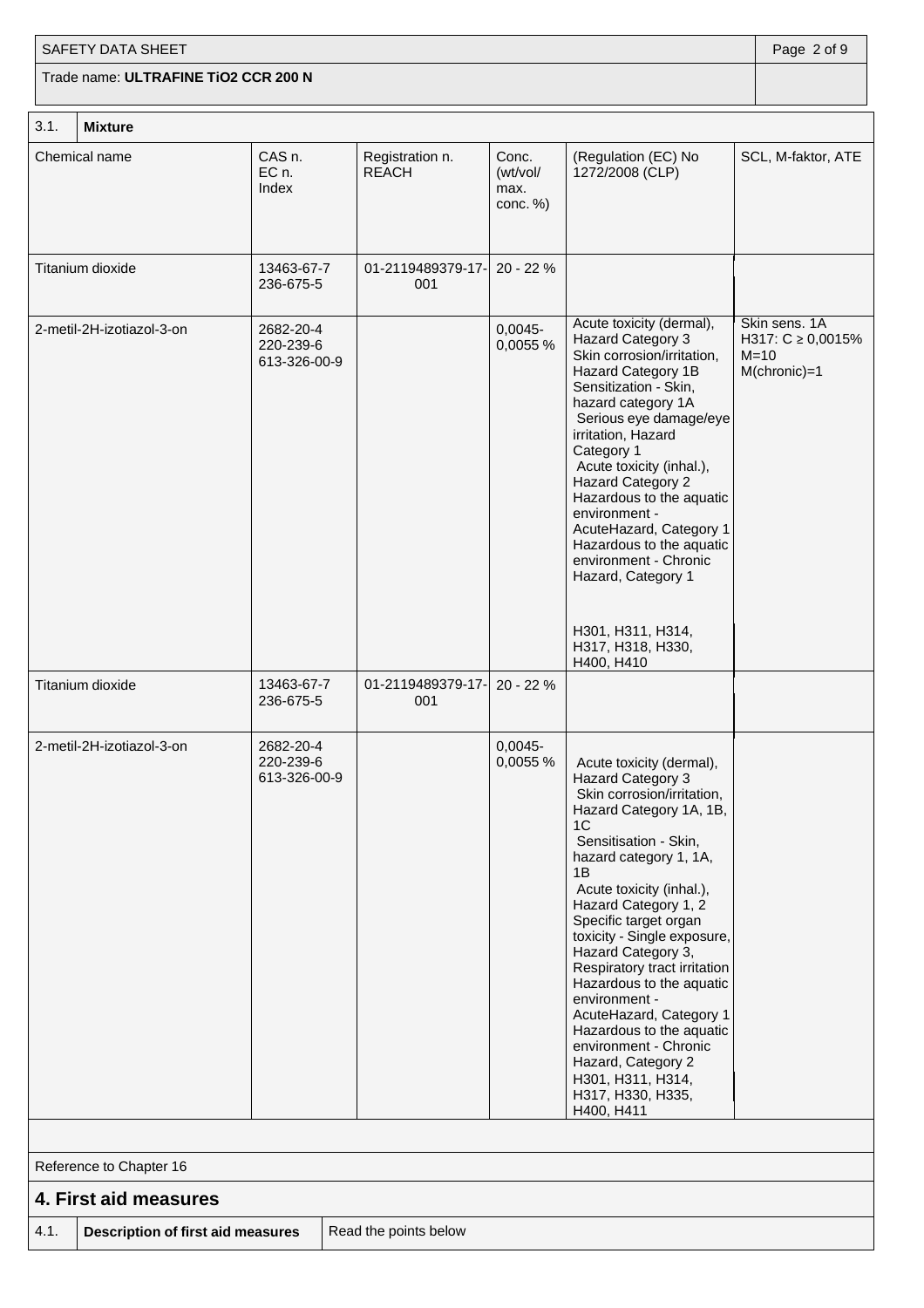|        | <b>SAFETY DATA SHEET</b>                                                                          |                                                                                                                                                                   | Page 3 of 9 |
|--------|---------------------------------------------------------------------------------------------------|-------------------------------------------------------------------------------------------------------------------------------------------------------------------|-------------|
|        | Trade name: ULTRAFINE TiO2 CCR 200 N                                                              |                                                                                                                                                                   |             |
|        | After inhalation:                                                                                 | Since the product is a suspension form, there is no potentially harmful powder form<br>present.                                                                   |             |
|        | After skin contact:                                                                               | Rinse skin with water and soap. If needed, seek medical assistance.                                                                                               |             |
|        | After eye contact:                                                                                | Rinse with water. Remove any contact lenses and continue rinsing with water for at<br>least 15 minutes. Seek medical assistance if required.                      |             |
|        | After Ingestion:                                                                                  | Rinse mouth with water; seek medical assistance if required.                                                                                                      |             |
| 4.2.   | Most important symptoms and<br>effects, acute and delayed:                                        | Not known.                                                                                                                                                        |             |
| 4.3    | Indication of any immediate medical<br>attention and special treatment<br>needed:                 | Not required.                                                                                                                                                     |             |
|        | 5. Fire-fighting measures                                                                         |                                                                                                                                                                   |             |
| 5.1.   | <b>Extinguishing media</b>                                                                        |                                                                                                                                                                   |             |
|        | Appropriate extinguishing media:                                                                  | Product is not flammable. If the product is involved in a fire, all conventional fire<br>extinguishing agents may be used (CO2, water mist, dry chemicals, etc.). |             |
|        | Inappropriate extinguishing media:                                                                | Not known.                                                                                                                                                        |             |
| 5.2.   | Specific hazards arising from the<br>substance or mixture:                                        | Not known.                                                                                                                                                        |             |
| 5.3.   | <b>Advice for firefighters:</b>                                                                   | No additional protection is needed. Protection in compliance with other circumstances.                                                                            |             |
|        | 6. Accidental release measures                                                                    |                                                                                                                                                                   |             |
| 6.1.   | <b>Personal precautions protective</b><br>equipment and emergency<br>procedures                   |                                                                                                                                                                   |             |
| 6.1.1. | For non-emergency persons:                                                                        | Use protective equipment such as goggles and gloves (see Chapters 7 and 8).                                                                                       |             |
| 6.1.2. | For emergency persons:                                                                            | Use protective equipment such as goggles and gloves (see Chapters 7 and 8).                                                                                       |             |
| 6.2.   | <b>Environmental precautions</b>                                                                  | Do not allow to enter into surface water or drains.                                                                                                               |             |
| 6.3.   | <b>Methods and material for</b><br>containment and cleaning                                       |                                                                                                                                                                   |             |
| 6.3.1  | Appropriate spillage retaining<br>techniques (fencing, covering drains,<br>retaining procedures): | Prevent outflow in canalization and surface waters. Mechanically collect into<br>designated and appropriately marked vessels / containers.                        |             |
| 6.3.2. | Appropriate cleaning procedures                                                                   |                                                                                                                                                                   |             |
|        | Neutralization techniques:                                                                        | Product is neutral.                                                                                                                                               |             |
|        | Decontamination techniques:                                                                       | Not needed.                                                                                                                                                       |             |
|        | Absorbent materials:                                                                              | All inert absorbent materials.                                                                                                                                    |             |
|        | Cleaning techniques:                                                                              | Mechanically collect into designated and appropriately marked vessels / containers.<br>Use inert absorbent material.                                              |             |
|        | Sucking techniques:                                                                               | Not known. Product is in liquid form.                                                                                                                             |             |
|        | Required equipment for retaining /<br>cleaning:                                                   | Use protective equipment such as goggles and gloves.                                                                                                              |             |
| 6.3.3. | Inappropriate retaining or cleaning<br>techniques:                                                | Not known.                                                                                                                                                        |             |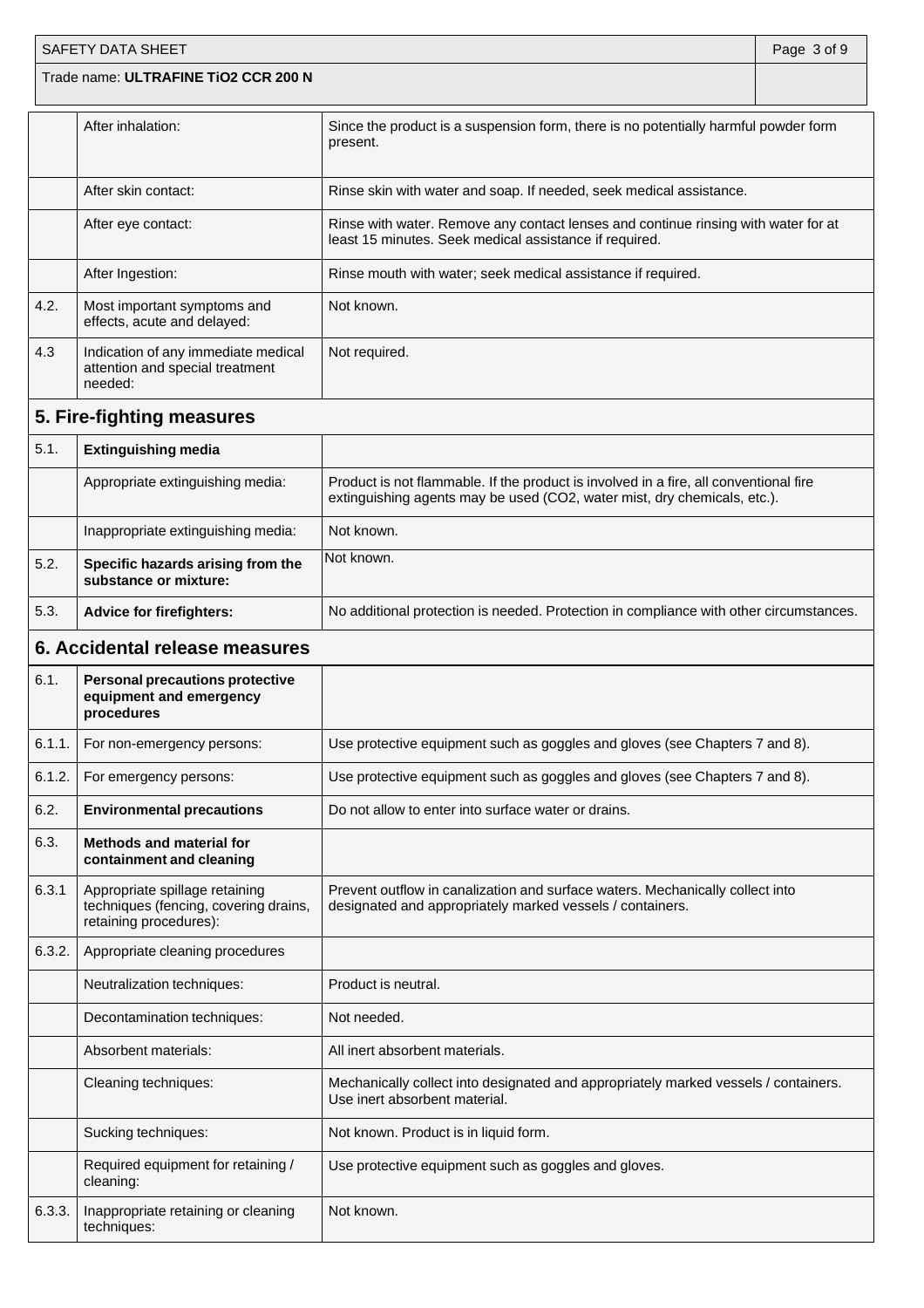|        | SAFETY DATA SHEET                                                                                                                                       |                                                                          | Page 4 of 9 |
|--------|---------------------------------------------------------------------------------------------------------------------------------------------------------|--------------------------------------------------------------------------|-------------|
|        | Trade name: ULTRAFINE TiO2 CCR 200 N                                                                                                                    |                                                                          |             |
| 6.4.   | <b>Reference to other sections:</b>                                                                                                                     | Not needed.                                                              |             |
|        | 7. Handling and storage                                                                                                                                 |                                                                          |             |
| 7.1.   | <b>Precautions for safe handling</b>                                                                                                                    |                                                                          |             |
| 7.1.1. | Recommendations shall be specified<br>to:                                                                                                               | Storage in closed vessels in suspension form.                            |             |
|        | Safe handling of substance or<br>mixture:                                                                                                               | Avoid skin and eye contact.                                              |             |
|        | Prevent handling of incompatible<br>substances or mixtures:                                                                                             | Product is inert.                                                        |             |
|        | Operations and conditions which<br>create new risks by altering the<br>properties of the substance or<br>mixture, and to appropriate<br>countermeasure: | Product is inert.                                                        |             |
|        | Reduce the release of the substance<br>or mixture to the environment:                                                                                   | Product should not be released in canalization or surface waters.        |             |
| 7.1.2. | General working hygiene (prohibited<br>eating, drinking and smoking within<br>working area; washing hands, etc.):                                       | Normal working hygiene.                                                  |             |
| 7.2.   | <b>Conditions for safe storage,</b><br>including any incompatibilities                                                                                  |                                                                          |             |
|        | Management of risks associated<br>with:                                                                                                                 |                                                                          |             |
|        | - explosive atmospheres                                                                                                                                 | No danger.                                                               |             |
|        | - corrosive substances:                                                                                                                                 | No danger.                                                               |             |
|        | - incompatible substances or<br>mixtures:                                                                                                               | No danger.                                                               |             |
|        | - evaporation substances:                                                                                                                               | Does not evaporate.                                                      |             |
|        | - potential ignition sources:                                                                                                                           | No danger.                                                               |             |
|        | How to control the effects of:                                                                                                                          |                                                                          |             |
|        | - weather conditions:                                                                                                                                   | No danger.                                                               |             |
|        | - ambient pressure:                                                                                                                                     | No danger.                                                               |             |
|        | - temperature:                                                                                                                                          | Do not expose it over or below recommended handling temperature 5-40 °C. |             |
|        | - sunlight:                                                                                                                                             | Do not expose it to direct sunlight.                                     |             |
|        | - humidity:                                                                                                                                             | No danger.                                                               |             |
|        | Securing integrity of substance or<br>mixture by use of:                                                                                                |                                                                          |             |
|        | - stabilisers:                                                                                                                                          | No danger.                                                               |             |
|        | - antioxidants:                                                                                                                                         | No danger.                                                               |             |
|        | Other advice including:                                                                                                                                 |                                                                          |             |
|        | - prevention specifications:                                                                                                                            | Data not available.                                                      |             |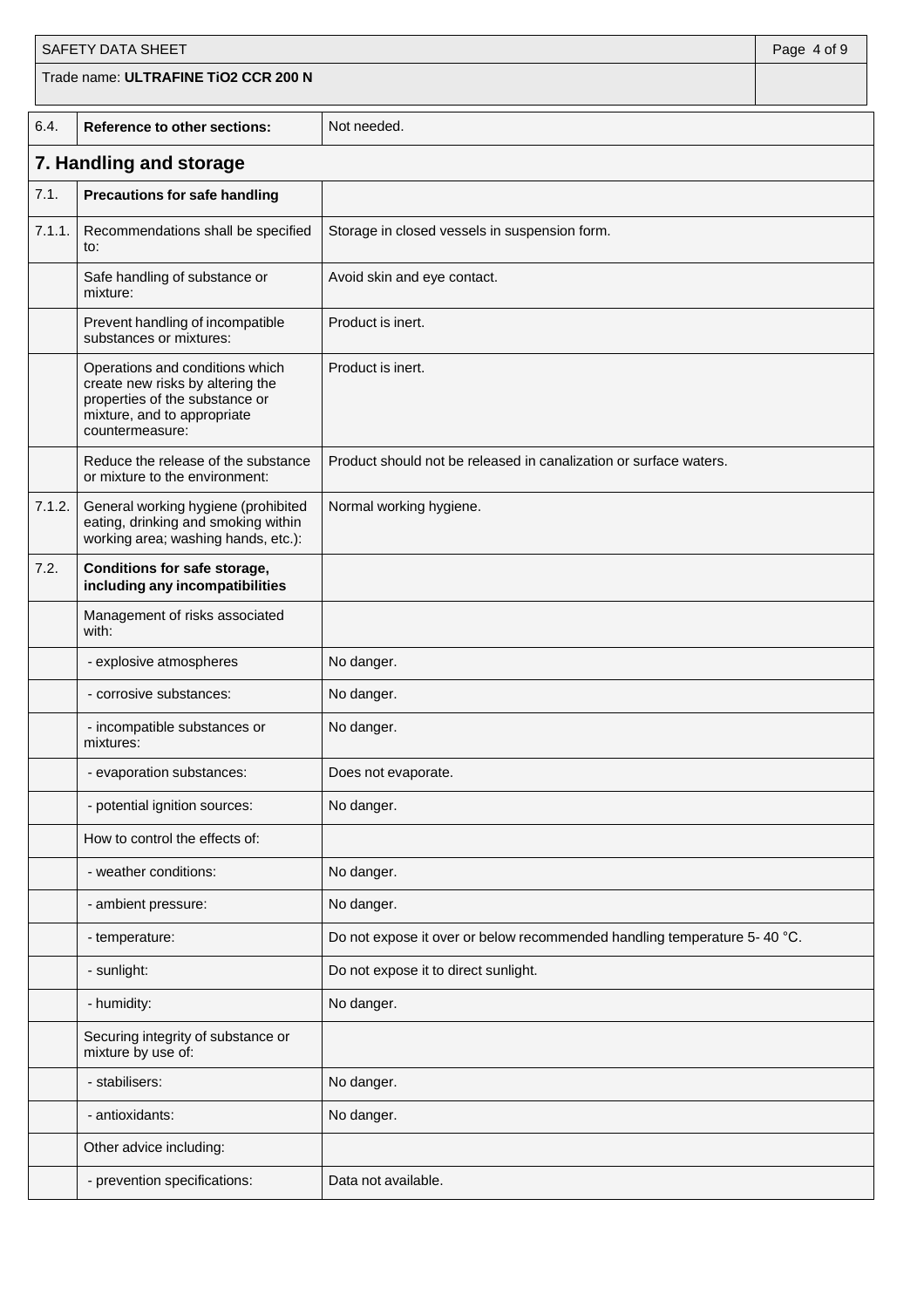|        | SAFETY DATA SHEET                                                                                  |                                                                                                                                                         | Page 5 of 9 |  |
|--------|----------------------------------------------------------------------------------------------------|---------------------------------------------------------------------------------------------------------------------------------------------------------|-------------|--|
|        | Trade name: ULTRAFINE TiO2 CCR 200 N                                                               |                                                                                                                                                         |             |  |
|        | - specific designs for storage rooms<br>or vessels (including retention walls<br>and ventilation): | Not needed                                                                                                                                              |             |  |
|        | - quantity limitations regarding<br>storage conditions:                                            | Not needed                                                                                                                                              |             |  |
|        | - packaging compatibility:                                                                         | Not needed                                                                                                                                              |             |  |
| 7.3.   | Specific end use(s):                                                                               | Data not available.                                                                                                                                     |             |  |
|        | 8. Exposure control / personal protection                                                          |                                                                                                                                                         |             |  |
| 8.1.   | <b>Control parameters</b>                                                                          |                                                                                                                                                         |             |  |
| 8.1.1. | Limit values (LV):                                                                                 | 1000 mg/m3.                                                                                                                                             |             |  |
|        | Limit values (BAT):                                                                                | Data not available.                                                                                                                                     |             |  |
|        | <b>DNEL</b>                                                                                        | Data not available.                                                                                                                                     |             |  |
|        | <b>PNEC</b>                                                                                        | Data not available.                                                                                                                                     |             |  |
| 8.2.   | <b>Exposure control</b>                                                                            |                                                                                                                                                         |             |  |
| 8.2.1. | Appropriate technical and<br>engineering controls:                                                 | Data not available.                                                                                                                                     |             |  |
| 8.2.2. | Personal protective equipment:                                                                     | Standard personal protection equipment                                                                                                                  |             |  |
|        | - respiratory protection:                                                                          | Not needed.                                                                                                                                             |             |  |
|        | - skin protection:                                                                                 | Protective clothing - SIST EN ISO 13688; protective footwear SIST EN ISO 20345.                                                                         |             |  |
|        | - hand protection:                                                                                 | Protective gloves - SIST EN ISO 374-1 (Latex, Nitril), Thickness 0.1 - 0.4 mm for<br>single use, 0.5 - 1 mm for multiple use, penetration time 480 min. |             |  |
|        | - eye/ face protection:                                                                            | Protective goggles - SIST EN 166.                                                                                                                       |             |  |
|        | - heat radiation protection:                                                                       | No danger                                                                                                                                               |             |  |
|        | Other:                                                                                             | Normal working hygiene.                                                                                                                                 |             |  |
| 8.2.3. | Environment exposure control                                                                       | See chapter 7.1.1.                                                                                                                                      |             |  |
|        | Reference to Chapter 16                                                                            |                                                                                                                                                         |             |  |
|        | 9. Physical and chemical properties                                                                |                                                                                                                                                         |             |  |
| 9.1.   | Information on basic physical and<br>chemical properties                                           |                                                                                                                                                         |             |  |
|        | - physical state:                                                                                  | White liquid.                                                                                                                                           |             |  |
|        | - colour:                                                                                          | White                                                                                                                                                   |             |  |
|        | - odour:                                                                                           | Slightly pleasant smell.                                                                                                                                |             |  |
|        | $-$ pH:                                                                                            | 6 - 8 (water suspension)                                                                                                                                |             |  |
|        | - melting/ freezing point:                                                                         | $\sim 0^{\circ}$ C                                                                                                                                      |             |  |
|        | - boiling point or initial boiling point<br>and boiling range:                                     | $~100^{\circ}$ C                                                                                                                                        |             |  |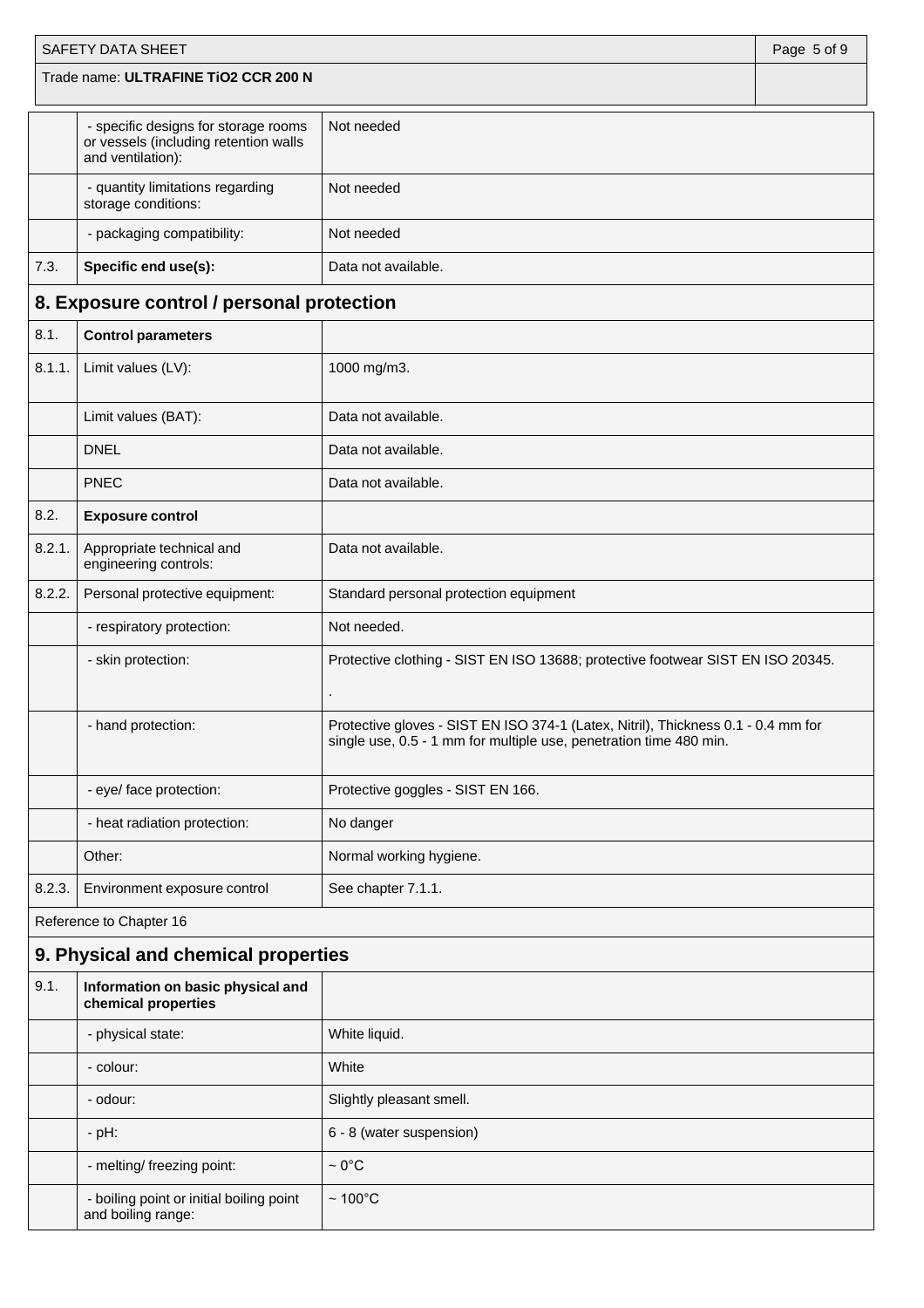| SAFETY DATA SHEET |                                                    |                               |  |  |
|-------------------|----------------------------------------------------|-------------------------------|--|--|
|                   | Trade name: ULTRAFINE TiO2 CCR 200 N               |                               |  |  |
|                   | - flash point:                                     | Data not available.           |  |  |
|                   | - auto-ignition temperature:                       | Data not available.           |  |  |
|                   | - flammability (solid, gas):                       | Not flamable                  |  |  |
|                   | - upper /lower flammability or<br>explosive limit: | No danger                     |  |  |
|                   | - vapour pressure:                                 | Data not available.           |  |  |
|                   | - relative density:                                | ~ 1,2 kg/L (room temperature) |  |  |
|                   | - solubility:                                      | Data not available.           |  |  |
|                   | - partition coefficient: n-<br>octanol/water       | Data not available.           |  |  |
|                   | - particles properties                             | Particles are in suspension.  |  |  |
|                   | - spontaneous combustion<br>temperature:           | Data not available.           |  |  |
|                   | - decomposition temperature:                       | Data not available.           |  |  |
|                   | - kinematic viscosity:                             | Data not available.           |  |  |
| 9.2.              | <b>Other information</b><br>No other data          |                               |  |  |
| 9.2.1             | Information on physical hazard<br>classes          |                               |  |  |
|                   | - Explosives:                                      | Not explosive.                |  |  |
|                   | - Flammable gases:                                 | Not flammable.                |  |  |
|                   | - Aerosols:                                        | Look 2.2.                     |  |  |
|                   | - Oxidising gases:                                 | Not oxidative.                |  |  |
|                   | - Gases under pressure                             | Not under pressure            |  |  |
|                   | - Flammable liquids:                               | Not flammable.                |  |  |
|                   | - Flammable solids:                                | Not flammable.                |  |  |
|                   | - Other flammable components:                      | Does not contain.             |  |  |
|                   | - Corrosive to metals:                             | Not corrosive.                |  |  |
|                   | 10. Stability and reactivity                       |                               |  |  |
| 10.1.             | <b>Reactivity:</b>                                 | Not reactive.                 |  |  |
| 10.2.             | <b>Chemical stability:</b>                         | Stable.                       |  |  |
| 10.3.             | <b>Possible hazardous reactions:</b>               | Data not available.           |  |  |
| 10.4.             | <b>Conditions to avoid:</b>                        | Heating over boiling point.   |  |  |
| 10.5.             | Incompatible materials:                            | No danger.                    |  |  |
| 10.6.             | <b>Hazardous decomposition</b><br>products:        | No danger.                    |  |  |
|                   | 11. Toxicological data                             |                               |  |  |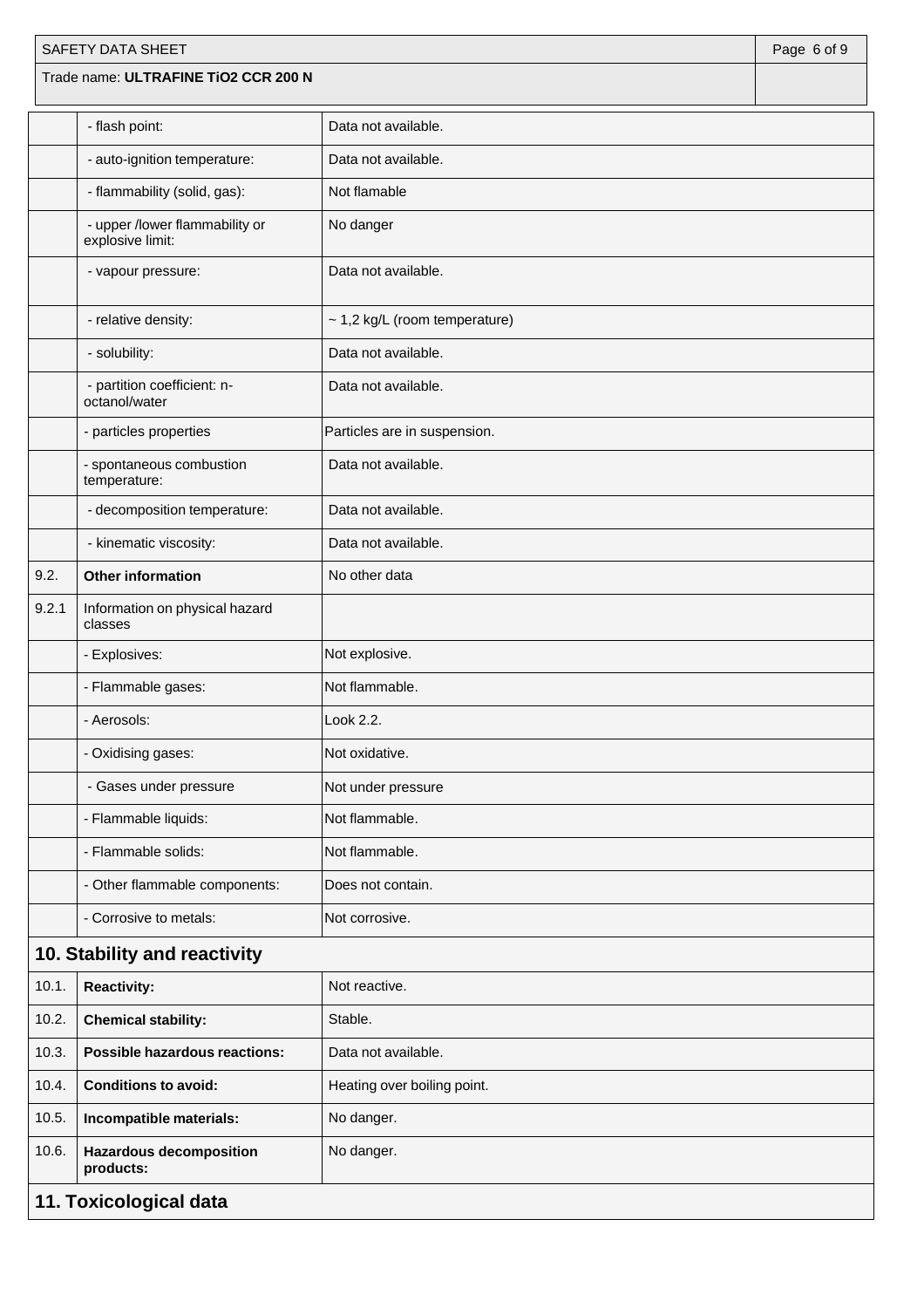| SAFETY DATA SHEET<br>Page 7 of 9 |                                                                                |                                                                    |  |  |
|----------------------------------|--------------------------------------------------------------------------------|--------------------------------------------------------------------|--|--|
|                                  | Trade name: ULTRAFINE TiO2 CCR 200 N                                           |                                                                    |  |  |
| 11.1                             | Information on hazard classes as<br>defined in Regulation (EC) No<br>1272/2008 | Product is not toxic.                                              |  |  |
|                                  | - acute toxicity:                                                              | Product is not toxic.                                              |  |  |
|                                  | - skin corrosion /irritation:                                                  | Product does not irritate skin.                                    |  |  |
|                                  | - serious eye damage/ irritation:                                              | Product could cause eye irritation.                                |  |  |
|                                  | - respiratory or skin sensitisation:                                           | Can cause alergic skin response.                                   |  |  |
|                                  | - germ cell mutagenicity:                                                      | Data not available.                                                |  |  |
|                                  | - Carcinogenicity:                                                             | Data not available.                                                |  |  |
|                                  | - toxicity for reproduction:                                                   | Data not available.                                                |  |  |
|                                  | - STOT ? single exposure:                                                      | Data not available.                                                |  |  |
|                                  | - STOT ? repeated exposure:                                                    | Data not available.                                                |  |  |
|                                  | - aspiration hazard:                                                           | No danger.                                                         |  |  |
|                                  | - Endocrine disrupting properties:                                             | No danger.                                                         |  |  |
|                                  | Reference to Chapter 16                                                        |                                                                    |  |  |
|                                  | 12. Ecological information                                                     |                                                                    |  |  |
| 12.1.                            | <b>Toxicity:</b>                                                               | Product is not toxic.                                              |  |  |
| 12.2.                            | Persistence and degradability:                                                 | Inert material. Not biologically degradable.                       |  |  |
| 12.3.                            | <b>Bioaccumulative potential:</b>                                              | Data not available.                                                |  |  |
| 12.4.                            | <b>Mobility in soil:</b>                                                       | See chapter 7.1.1 - realease                                       |  |  |
| 12.5.                            | Data not available.<br><b>Results of PBT and vPvB</b><br>assessment:           |                                                                    |  |  |
| 12.6                             | <b>Endocrine disrupting properties:</b>                                        | No danger.                                                         |  |  |
| 12.7.                            | Other adversative effects:                                                     | Data not available.                                                |  |  |
|                                  | Reference to Chapter 16                                                        |                                                                    |  |  |
|                                  | 13. Disposal considerations                                                    |                                                                    |  |  |
| 13.1.                            | <b>Waste treatment methods:</b>                                                | Dispose of in accordance with local, state and federal regulations |  |  |
|                                  | <b>14. Transport information</b>                                               |                                                                    |  |  |
|                                  | ADR, RID, ADN, IMDG, ICAO-<br><b>TI/IATA-DGR</b>                               | Product is not under ADR regulations.                              |  |  |
| 14.1.                            | UN number or ID number:                                                        | $\prime$                                                           |  |  |
| 14.2.                            | UN proper shipping name<br>(technical name if required):                       | Product is not under ADR regulations.                              |  |  |
| 14.3.                            | <b>Transport hazard class:</b>                                                 | $\overline{1}$                                                     |  |  |
| 14.4.                            | Packaging group:                                                               | $\prime$                                                           |  |  |
| 14.5.                            | <b>Hazard to environment:</b><br>No danger                                     |                                                                    |  |  |
| 14.6.                            | <b>Special precautions for user:</b>                                           | Not needed                                                         |  |  |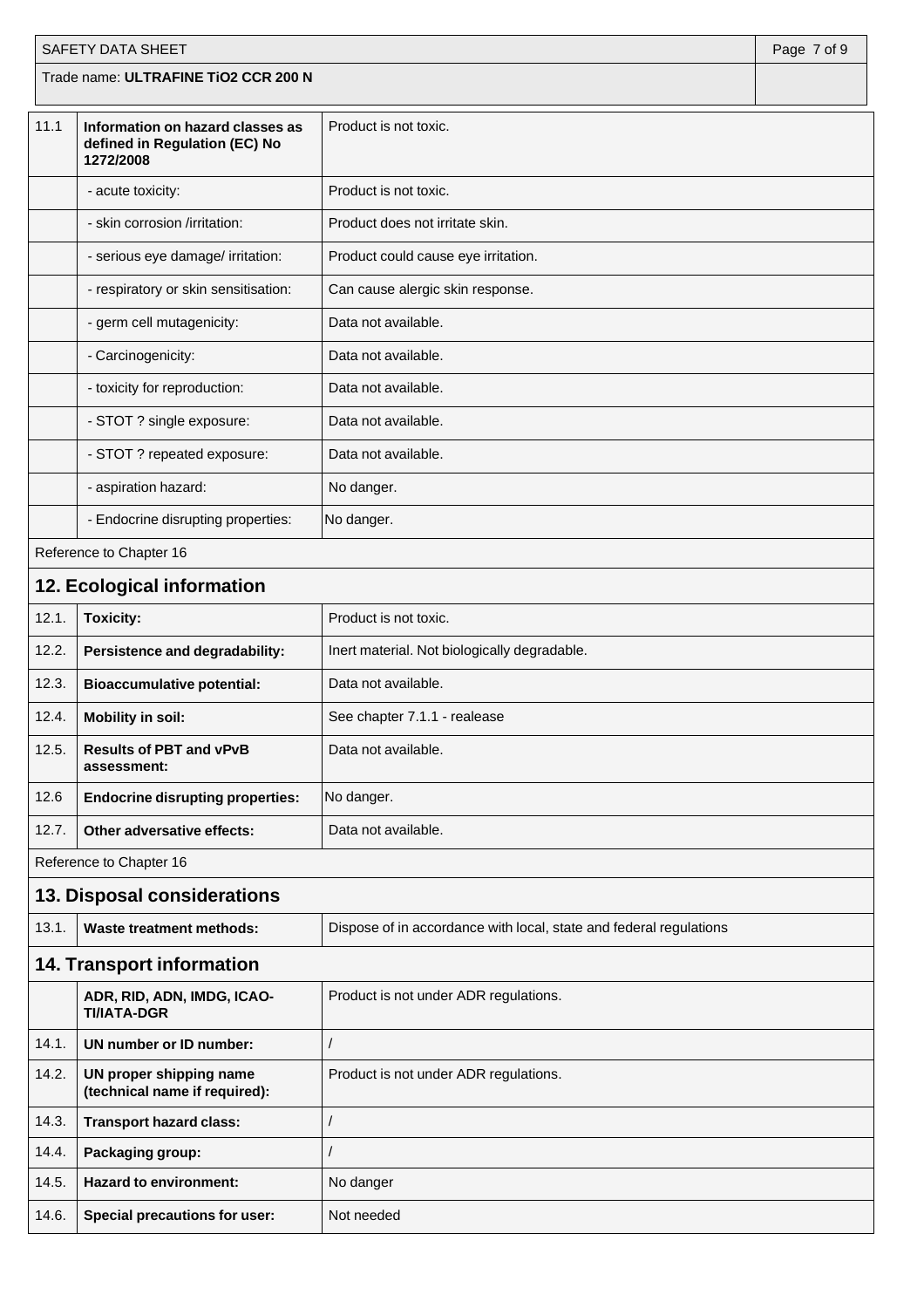| <b>SAFETY DATA SHEET</b> |                                                                                                                                                                                                              |                                                                                                                                                                                                                                                                                                                                                                                                                                                                                             | Page 8 of 9                                             |  |
|--------------------------|--------------------------------------------------------------------------------------------------------------------------------------------------------------------------------------------------------------|---------------------------------------------------------------------------------------------------------------------------------------------------------------------------------------------------------------------------------------------------------------------------------------------------------------------------------------------------------------------------------------------------------------------------------------------------------------------------------------------|---------------------------------------------------------|--|
|                          | Trade name: ULTRAFINE TIO2 CCR 200 N                                                                                                                                                                         |                                                                                                                                                                                                                                                                                                                                                                                                                                                                                             |                                                         |  |
| 14.7.                    | Bulk transport by MARPOL 73/78<br><b>Annex II and IBC Code:</b>                                                                                                                                              | Not due                                                                                                                                                                                                                                                                                                                                                                                                                                                                                     |                                                         |  |
|                          | 15. Regulatory information                                                                                                                                                                                   |                                                                                                                                                                                                                                                                                                                                                                                                                                                                                             |                                                         |  |
| 15.1.                    | Safety, health and environmental<br>regulations/legislation specific for<br>the substance or mixture:                                                                                                        | CLP Regulation; REACH Regulation; Chemicals Act; Occupational Safety and Health<br>Act; Rules on personal protective equipment; Rules on the Protection of Workers from<br>the Risks of Exposure to Chemical Substances at Work; Rules on requirements for<br>ensuring the safety and health of workers at workplaces; List of harmonized<br>standards, the use of which creates a presumption of conformity of a product with<br>requirements.                                             |                                                         |  |
| 15.2.                    | <b>Chemical safety assessment:</b>                                                                                                                                                                           | Data not available.                                                                                                                                                                                                                                                                                                                                                                                                                                                                         |                                                         |  |
|                          | 16. Other information                                                                                                                                                                                        |                                                                                                                                                                                                                                                                                                                                                                                                                                                                                             |                                                         |  |
|                          | Amendments made in the revised<br>edition:                                                                                                                                                                   | 2.1 Oversensitivity of skin 1A, H317<br>2.2 Label elements added (H+P sentences, pictogram and WARNING)<br>3.1 Added 2-methil-2H-izotiazol-3-on and H sentences<br>6.2 Added text for environmental safety measures<br>7.2 Temperature text modified<br>8.1.1 limit value added, calculated on 2-metil-2H-izotiazol-3-on<br>8.2.2 Beside the standards, the years of the newest versions were removed<br>11.1 Text was added under 4th row - oversensitivity of skin<br>15.1 New text added |                                                         |  |
|                          | List of relevant hazard statements<br>(H) and precautionary statements                                                                                                                                       |                                                                                                                                                                                                                                                                                                                                                                                                                                                                                             |                                                         |  |
|                          | (P) which have not been written out<br>in full in sections 2 to 15:                                                                                                                                          | H301                                                                                                                                                                                                                                                                                                                                                                                                                                                                                        | Toxic if swallowed.                                     |  |
|                          |                                                                                                                                                                                                              | H311                                                                                                                                                                                                                                                                                                                                                                                                                                                                                        | Toxic in contact with skin.                             |  |
|                          |                                                                                                                                                                                                              | H314                                                                                                                                                                                                                                                                                                                                                                                                                                                                                        | Causes severe skin burns and eye damage.                |  |
|                          |                                                                                                                                                                                                              | H317                                                                                                                                                                                                                                                                                                                                                                                                                                                                                        | May cause an allergic skin reaction.                    |  |
|                          |                                                                                                                                                                                                              | H318                                                                                                                                                                                                                                                                                                                                                                                                                                                                                        | Causes serious eye damage.                              |  |
|                          |                                                                                                                                                                                                              | H330                                                                                                                                                                                                                                                                                                                                                                                                                                                                                        | Fatal if inhaled.                                       |  |
|                          |                                                                                                                                                                                                              | H400                                                                                                                                                                                                                                                                                                                                                                                                                                                                                        | Very toxic to aquatic life.                             |  |
|                          |                                                                                                                                                                                                              | H410                                                                                                                                                                                                                                                                                                                                                                                                                                                                                        | Very toxic to aquatic life with long lasting effects.   |  |
|                          |                                                                                                                                                                                                              | H411                                                                                                                                                                                                                                                                                                                                                                                                                                                                                        | Toxic to aquatic life with long lasting effects.        |  |
|                          |                                                                                                                                                                                                              | H335                                                                                                                                                                                                                                                                                                                                                                                                                                                                                        | May cause respiratory irritation.                       |  |
|                          | In the case of mixtures, an indication<br>of which of the methods of<br>evaluating information referred to in<br>Article 9 of Regulation (EC) No<br>1272/2008 was used for the purpose<br>of classification: | Calculation Method.                                                                                                                                                                                                                                                                                                                                                                                                                                                                         |                                                         |  |
|                          | Key literature references and<br>sources for data:                                                                                                                                                           | MSDS, REACH, CLP                                                                                                                                                                                                                                                                                                                                                                                                                                                                            |                                                         |  |
|                          | Training of personnel:                                                                                                                                                                                       |                                                                                                                                                                                                                                                                                                                                                                                                                                                                                             | In compliance with regulations for safety at workplace. |  |
|                          | A key or legend to abbreviation and                                                                                                                                                                          | <b>ADR</b>                                                                                                                                                                                                                                                                                                                                                                                                                                                                                  | European Agreement concerning the International         |  |
|                          | acronyms used in the safety data<br>sheet:                                                                                                                                                                   | <b>DNEL</b>                                                                                                                                                                                                                                                                                                                                                                                                                                                                                 | Derived No Effect Level                                 |  |
|                          |                                                                                                                                                                                                              | <b>PBT</b>                                                                                                                                                                                                                                                                                                                                                                                                                                                                                  | Persistent, Bioaccumulative, Toxic                      |  |